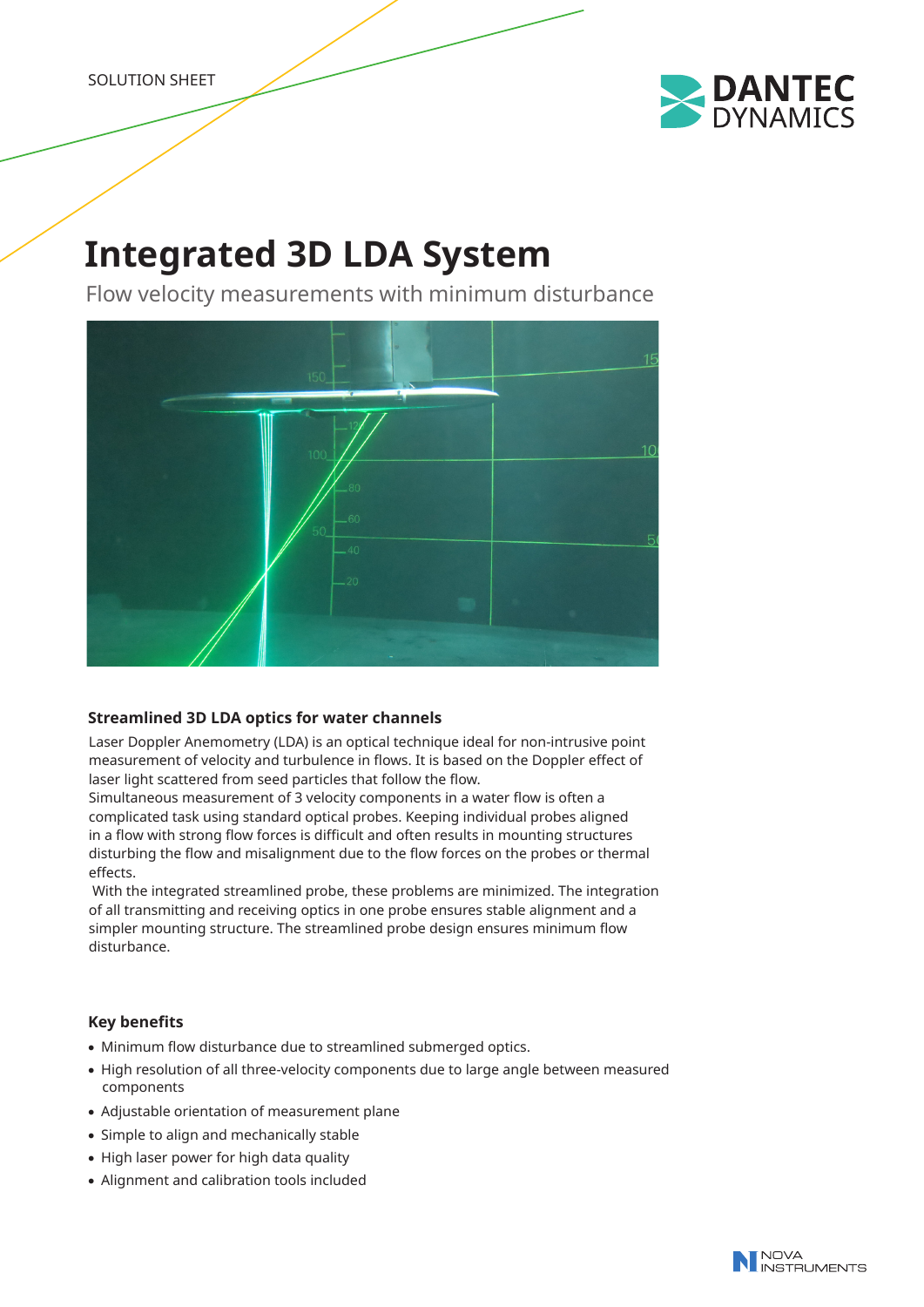# **Integrated solution with simple cabling and few adjustments**

The Integrated 3D LDA System is based on four core components: Probe, transmitter/laser, signal processor, and software. Tools for alignment of the laser beams to the receiver optics are included.

The probe is usually connected to a traverse mechanism above the water via a streamlined strut. We can offer a traverse mechanism adapted to the experimental rig, as well as a strut with length and stiffness adapted to your requirements.

# **The integrated 3D LDA system in brief**





*Tools for alignment of the laser beams and the receiver optics are included.*

*Overview of the system components*

# *Integrated 3D probe*

The streamlined submersible probe emits 6 laser beams, which interfere in pairs. The beams all intersect in a common measurement volume. One receiving optic detects light scattered from particles passing through the measurement volume. Optical fibers guide the laser light to the probe and the optical signal back to the detectors in the BSA Processor.

The geometry ensures high accuracy of all 3 velocity components. The offaxis receiver ensures high spatial resolution and the ability to measure close to surfaces.

A calibration basin and calibration tools are included. The calibration factors (fringe spacings) of the three beam pairs, and the coordinate transformation matrix for conversion from the measured to ortogonal velocity components are defined in a single process.

# *Transmitter/laser*

Fiber lasers offer high laser power in compact packages, without need for water cooling or three-phase power. Equal laser power in the three wavelengths used in 3D optics ensure similar signal quality and data rates for all three measured velocity components.

The units are designed with focus on user safety and ease-of-use with a minimum of adjustments.

The laser light is blocked automatically by shutters when the optical fiber connectors are detached.

A built-in attenuator reduces the laser power 99% to protect the user during alignment.

# *BSA Processor*

The new third generation Burst Spectrum Analyzer (BSA) from Dantec Dynamics is the fastest and most powerful signal processor for LDA systems ever. Using the latest developments in signal processing technology, we offer a robust and accurate processor for LDA.

For further details on the BSA Processor, please consult separate data sheet on our website.



*The probe is attached to a streamlined strut (optional) connected to a traverse (optional).*

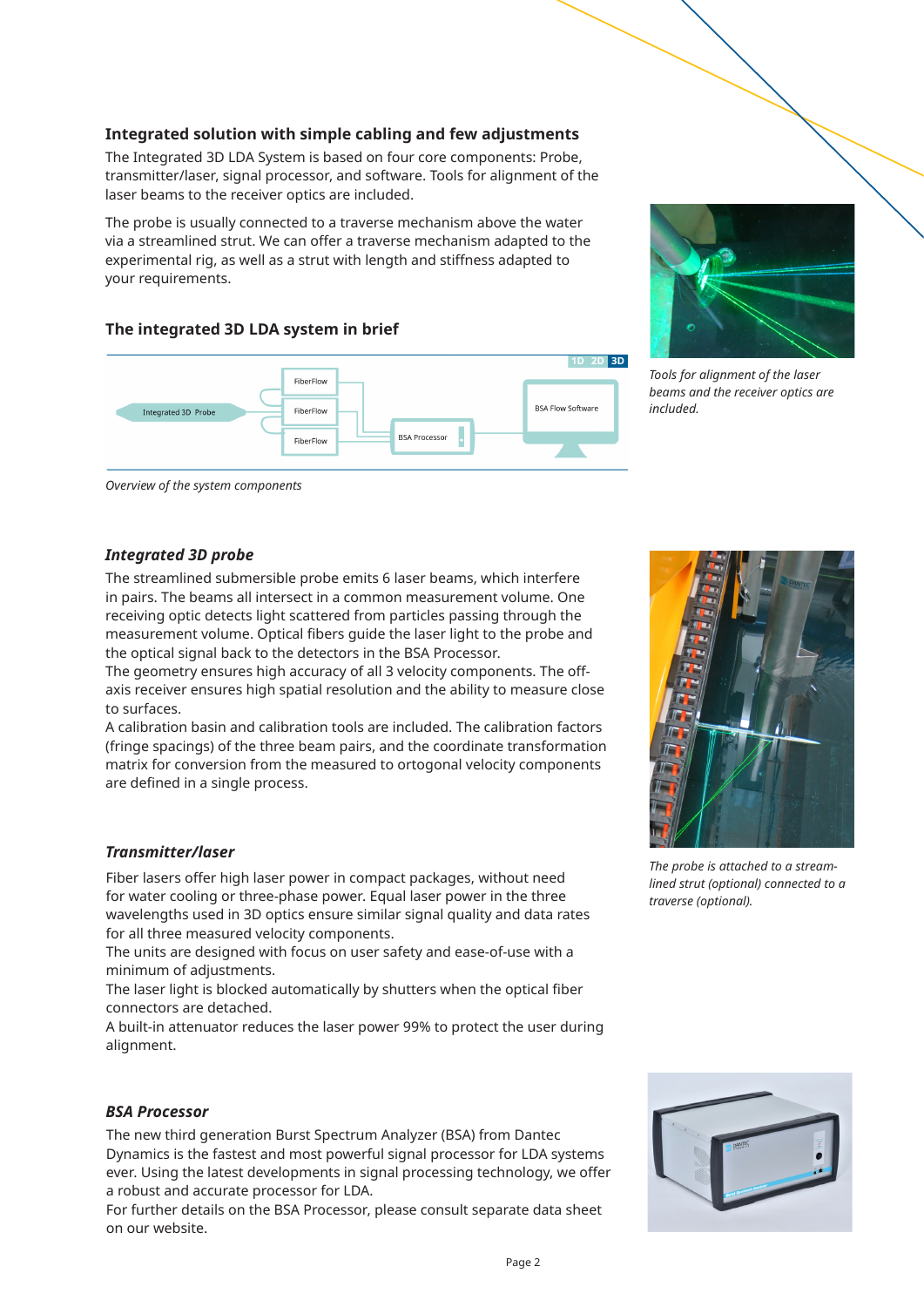#### *BSA Flow software*

The BSA Flow Software is Windows-based, easy to use, and features the most complete and comprehensive interface for Laser Doppler Anemometry measurement systems. The software is an integral part of our LDA and PDA systems using BSA F/P signal processors. The modular design of the software provides the user with many add-ons so that the system functionality can be enhanced to meet your measurement needs now and in the future.

For further details on BSA Flow software, please consult separate data sheet on our website.

# **Options**

#### *Streamlined Strut*

A streamlined strut for stable connection of the probe to a traverse mechanism can be offered on request. The strut must be designed for the max. depth and max. flow velocity that the probe will be exposed to. Please contact you Dantec Dynamics prepresentative for further details.

#### *Traverse Mechanism*

The measurement position is controlled by a traverse mechanism. We can offer a traverse mechanism on request, or an existing traverse mechanism may be used. In the latter case, we can offer adaptation of our software to the protocol of the traverse mechanism so that measurement campaigns with predefined measurement position grids can be done automatically.

#### *Phase locked measurements*

Phase locking measurements to eg. a rotating propeller or a wavemaker can be done by adding the Synchronization Option to the BSA processor and the Cyclic Phenomena add-on to the BSA Flow software. For further details on this, please consult separate data sheets about the BSA Processor and about BSA Flow software on our website.



*Phase sorted and phase averaged velocity data from a 3 blade impeller.*

# **Technical specifications**



*Dimensions of the LDA probe*